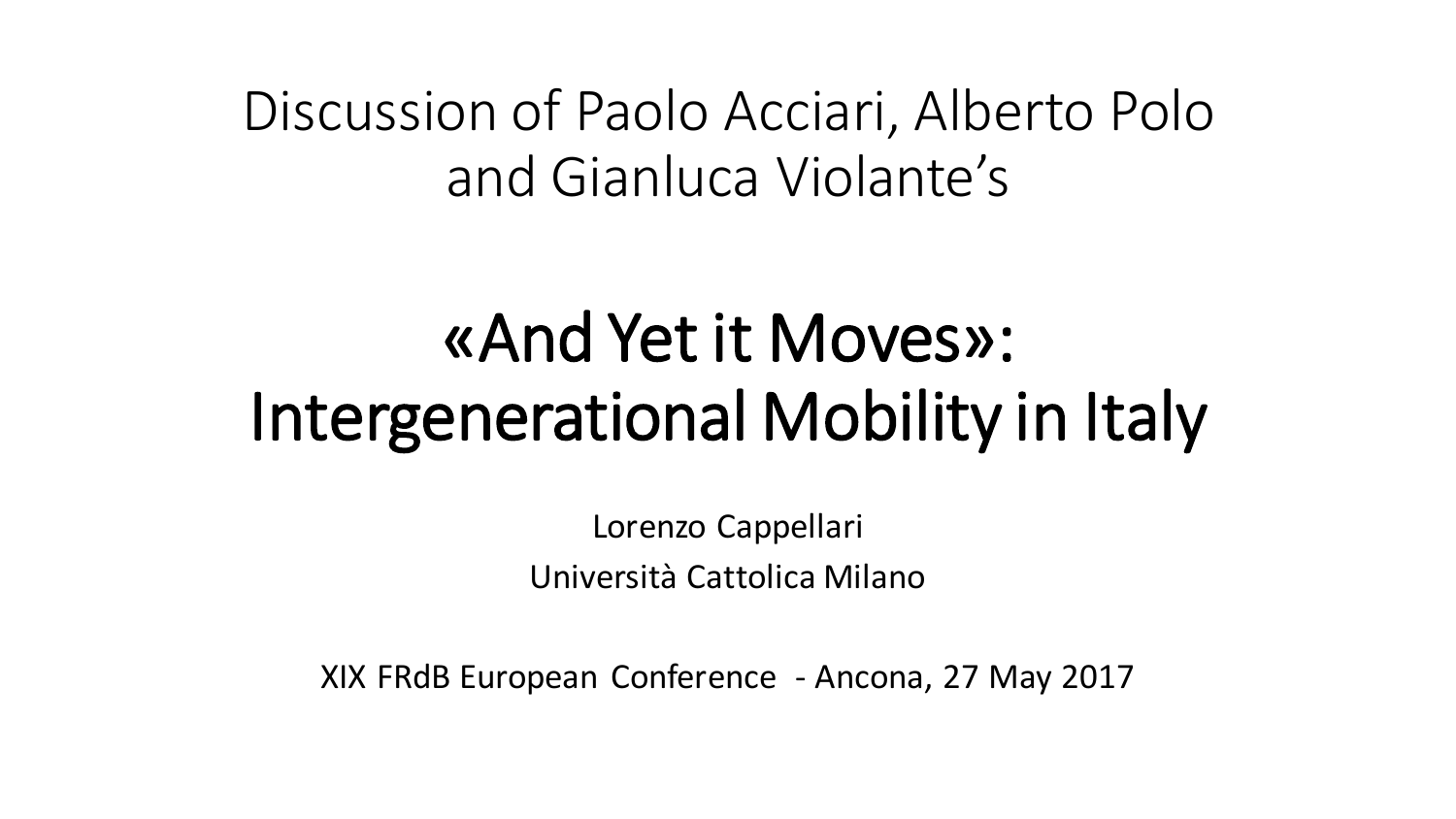# This paper

- Innovates the literature of intergenerational (IG) income analyses in **Italy**
- Provides **direct** estimates of IG correlations of income
- Uses the population of tax records linking parents and children
- As of 1998, information from digitalized tax declarations is available
- Allows the IG link for children permanently residing with the parents and claimed on the tax declaration
- Considers parents' incomes 1998-99 and children in 2011-12
- Estimates wide set of mobility measures, both at the national level and by province of birth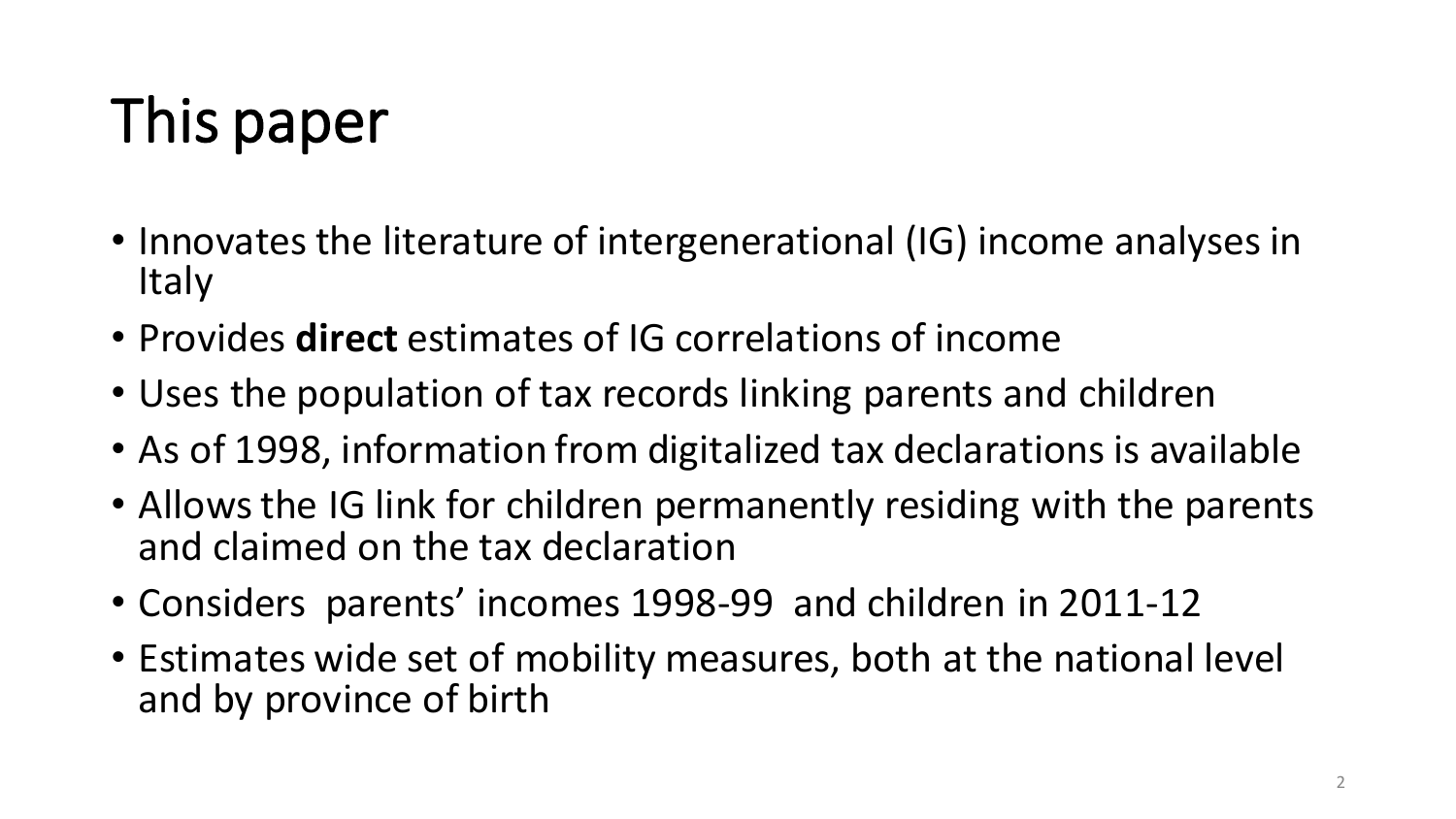# A data-poor country (traditionally)

- Until today Italy lacks **direct** estimates of IG income mobility
- Lack of data enabling the linkage of parent-child **permanent** incomes
- Other countries have relied on admin data (Scandinavia) or longitudinal household surveys (UK, GER, US)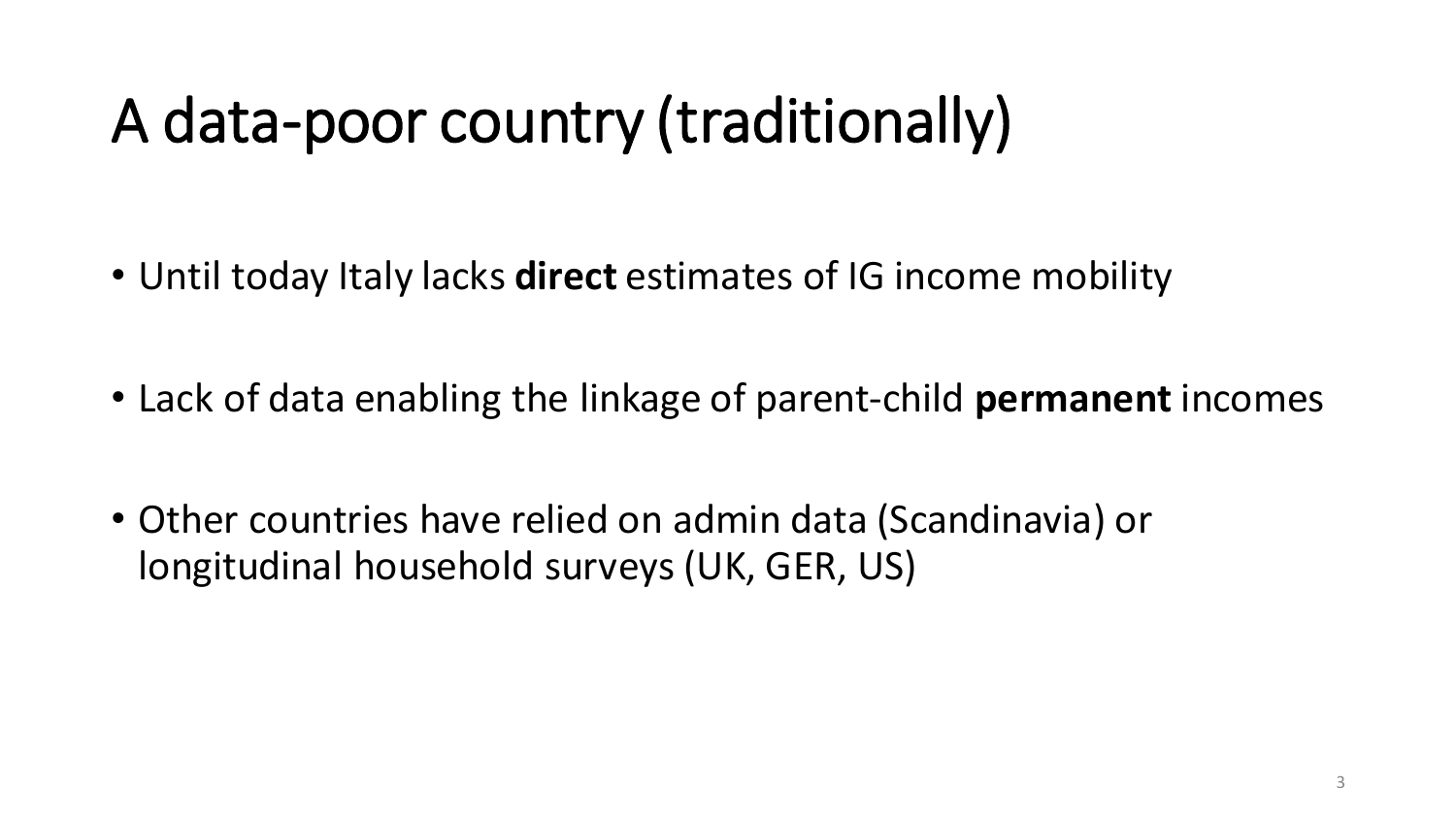### A data-poor country

- Lacking adequate permanent income data on Italy, researchers
	- have looked at IG associations in education (Ballarino and Schizzerotto, 2011)
	- have resorted to indirect estimation methods (pseudo-panels) to uncover IG income mobility (Checchi, Ichino, Rustichini, 1999; Mocetti, 2007; Piraino, 2008)
- The emerging results picture a rather immobile country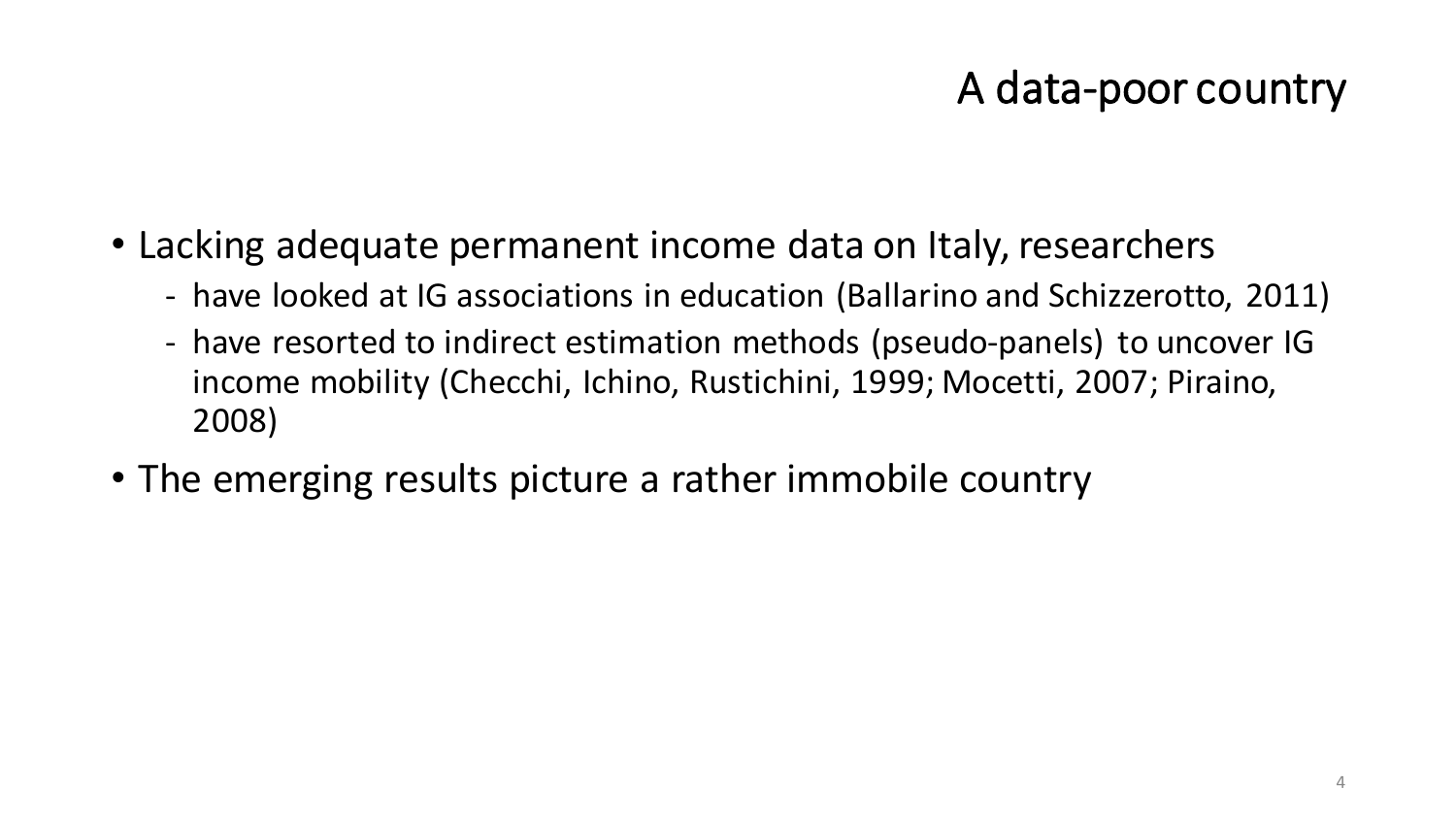Table 2 Countries ranked by average parent-child schooling correlation from Hertz et al. (2007) individuals Aged 20-69.

| Country                    | Coefficient | Rank           | Correlation | Rank           |
|----------------------------|-------------|----------------|-------------|----------------|
| Peru                       | 0.88        | 6              | 0.66        | 1              |
| Ecuador                    | 0.72        | 12             | 0.61        | $\overline{c}$ |
| Panama                     | 0.73        | 11             | 0.61        | 3              |
| Chile                      | 0.64        | 18             | 0.60        | $\overline{4}$ |
| <b>Brazil</b>              | 0.95        | $\overline{4}$ | 0.59        | 5              |
| Colombia                   | 0.80        | 8              | 0.59        | 6              |
| Nicaragua                  | 0.82        | 7              | 0.55        | 7              |
| Indonesia                  | 0.78        | 9              | 0.55        | 8              |
| Italy <sup>a</sup>         | 0.67        | 17             | 0.54        | 9              |
| Slovenia <sup>a</sup>      | 0.54        | 27             | 0.52        | 10             |
| Egypt                      | 1.03        | $\overline{2}$ | 0.50        | 11             |
| Hungary <sup>a</sup>       | 0.61        | 20             | 0.49        | 12             |
| Sri Lanka                  | 0.61        | 19             | 0.48        | 13             |
| Pakistan                   | 1.00        | 3              | 0.46        | 14             |
| <b>USA</b>                 | 0.46        | 33             | 0.46        | 15             |
| The Netherlands            | 0.58        | 24             | 0.36        | 31             |
| Norway                     | 0.40        | 38             | 0.35        | 32             |
| Nepal                      | 0.94        | 5              | 0.35        | 33             |
| New Zealand <sup>a</sup>   | 0.40        | 37             | 0.33        | 34             |
| Finland                    | 0.48        | 32             | 0.33        | 35             |
| Northern Ireland           | 0.59        | 22             | 0.32        | 36             |
| Great Britain <sup>a</sup> | 0.71        | 14             | 0.31        | 37             |
| Malaysia                   | 0.38        | 39             | 0.31        | 38             |
| Denmark                    | 0.49        | 29             | 0.30        | 39             |

#### An immobile country: education

Source: Black and Devereux 2011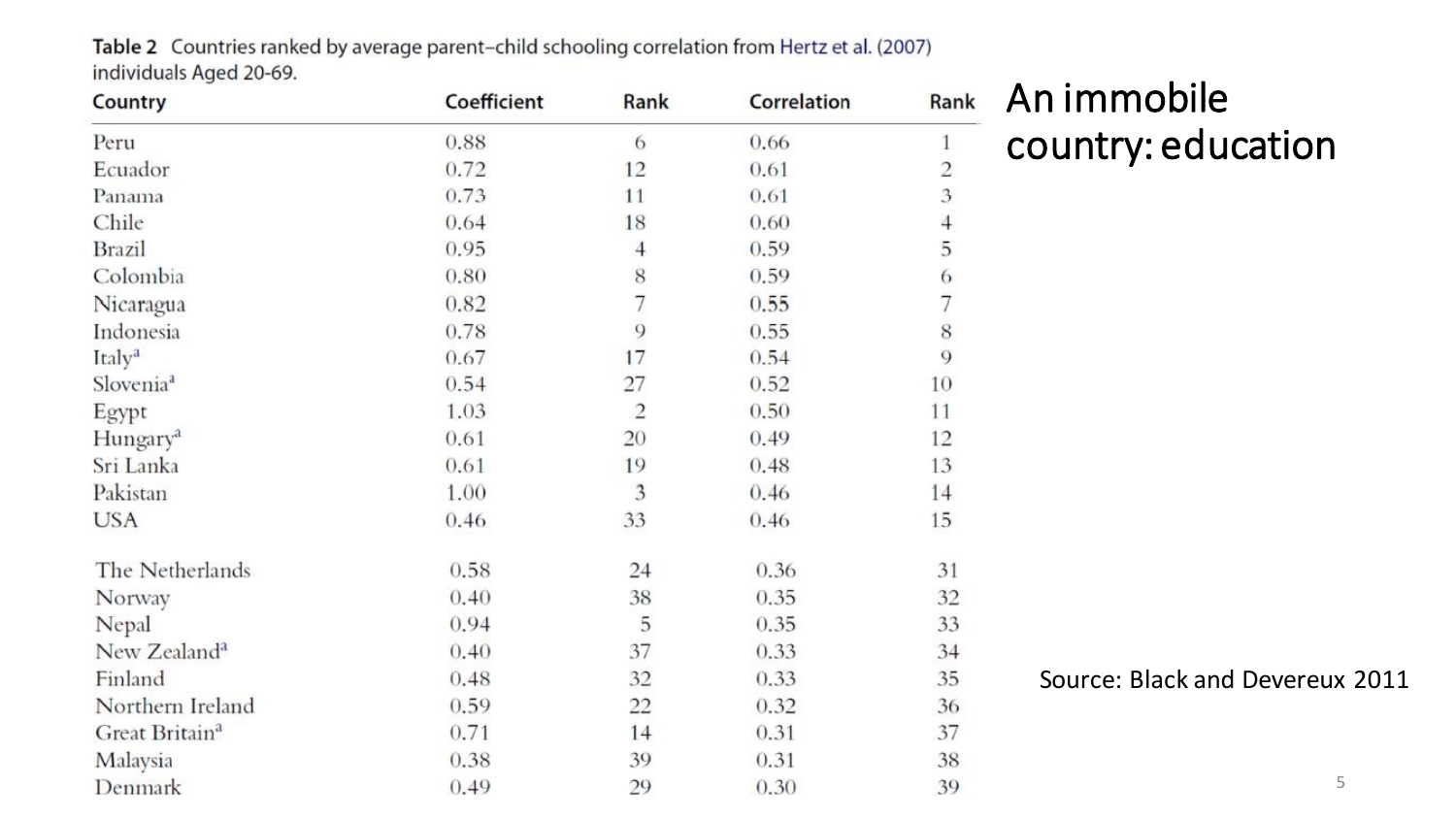

An immobile country: income

### The Great Gatsby Curve (GGC)

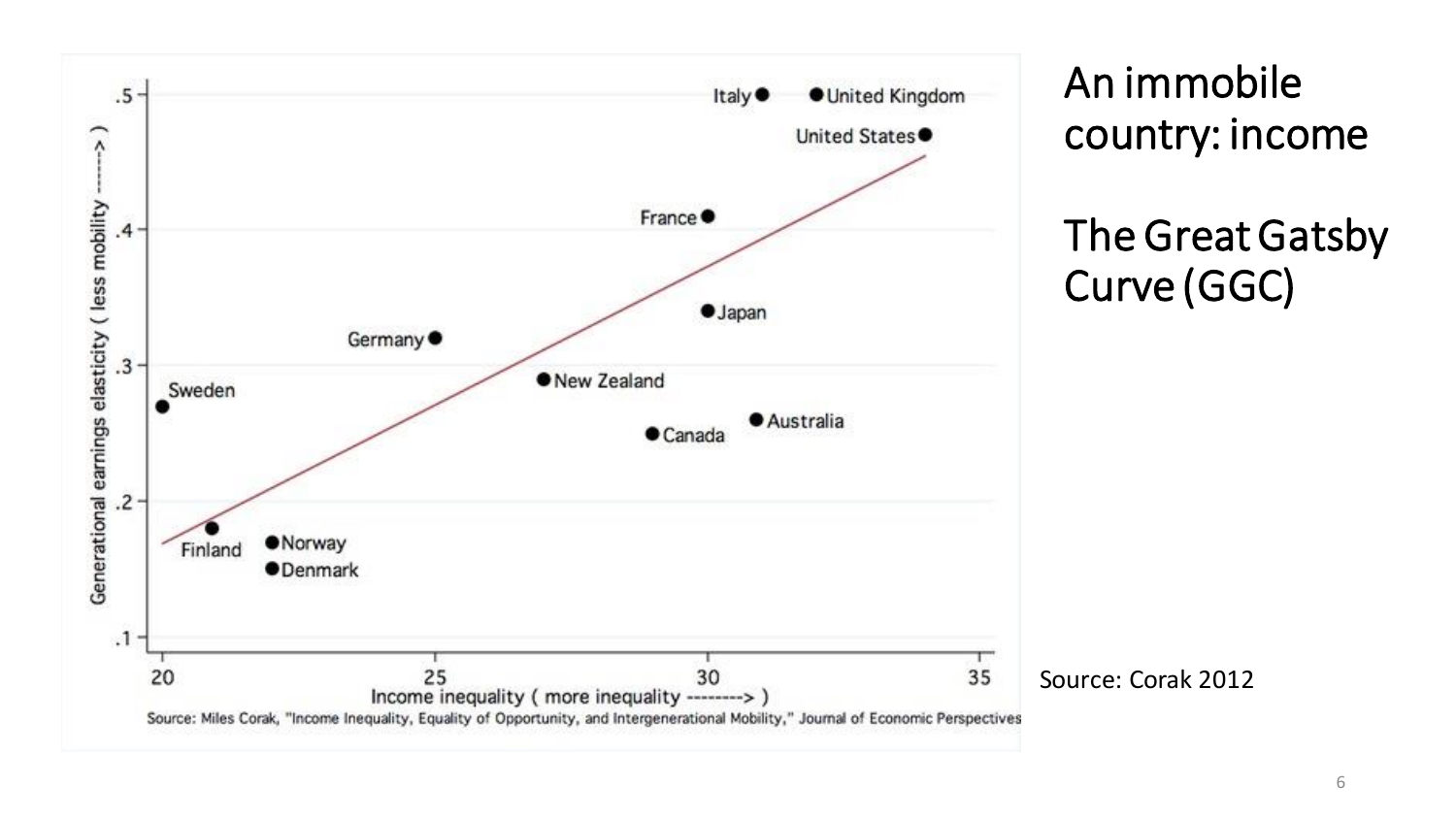## An immobile country: income

#### Table 5 Scalar indicators of mobility for interclass transition matrices<sup>a</sup>

|                                               | Italy | US    | Eq. opp. |
|-----------------------------------------------|-------|-------|----------|
| $ML = 1 -  \lambda_2 $                        | 0.55  | 0.65  |          |
| $MT = \frac{k - \text{tr}(P)}{k - 1}$         | 0.74  | 0.85  |          |
| $MD = 1 -  det(P) ^{(1/(k-1))}$               | 0.79  | 0.90  |          |
| $MB = \sum_i \sum_j f_{ij}  i - j $           | 0.62  | 0.80  |          |
| $MA = \sum_i \sum_j \dot{f}_{ii}  W_i - W_i $ | 22.44 | 27.55 |          |

 $|\lambda_2|$  is the modulus of the second greater eigenvalue; tr(P) and det(P) are, respectively, the trace and the determination of the interclass transition matrix  $P$ ; k is the number of classes;  $f_{ij}$  is the joint frequency in cell  $(i, j)$ ; the distance  $|i - j|$  is the number of class borders crossed in the transition from i to j.  $|W_i - W_j|$  is the percentage difference between median incomes of class i and j.

#### Source: Checchi, Ichino and Rustichini 1999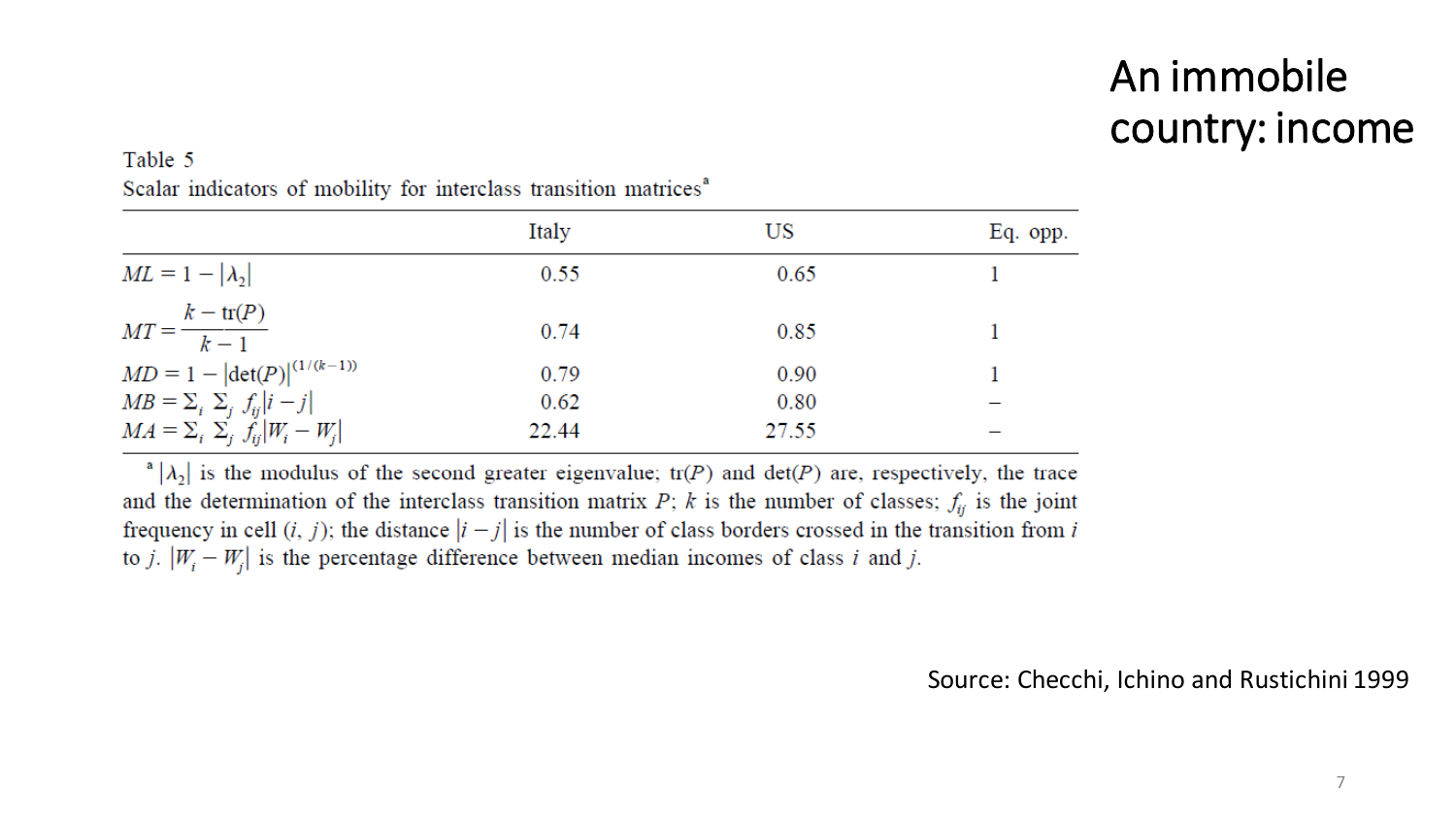# This paper: Findings

- Italy is much more mobile than we thought
- The IGE(-lasticity) is 0.22, which compares with 0.5 on the GGC (same level as the US)
- Show that the IGE is not a sufficient statistic because of convexity of log-log associations.
- Even at the top of parental income distribution, the estimated IGE is much lower than previously thought (0.3)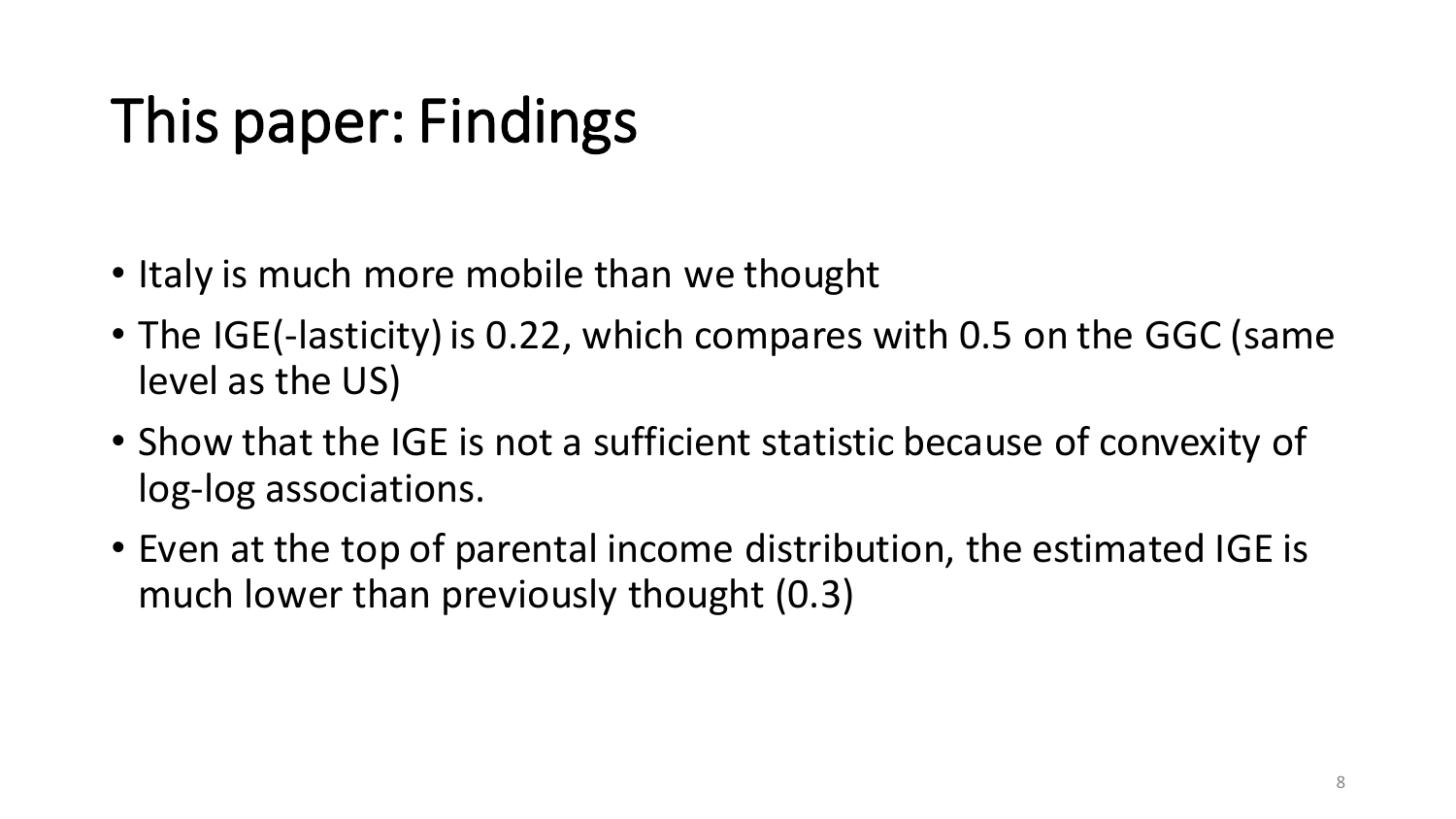## Findings

- The preferred measure is the rank-rank slope (RRS) because percentile scatter plots are linear so that linear regression coefficient of ranks provides a sufficient statistic
- RSS = 0.23, much lower than the US one (0.34 reported in Chetty et al 2014)
- Significant local variation: higher mobility in the more developed areas
- Significant correlations between IG mobility and «good» economic outcomes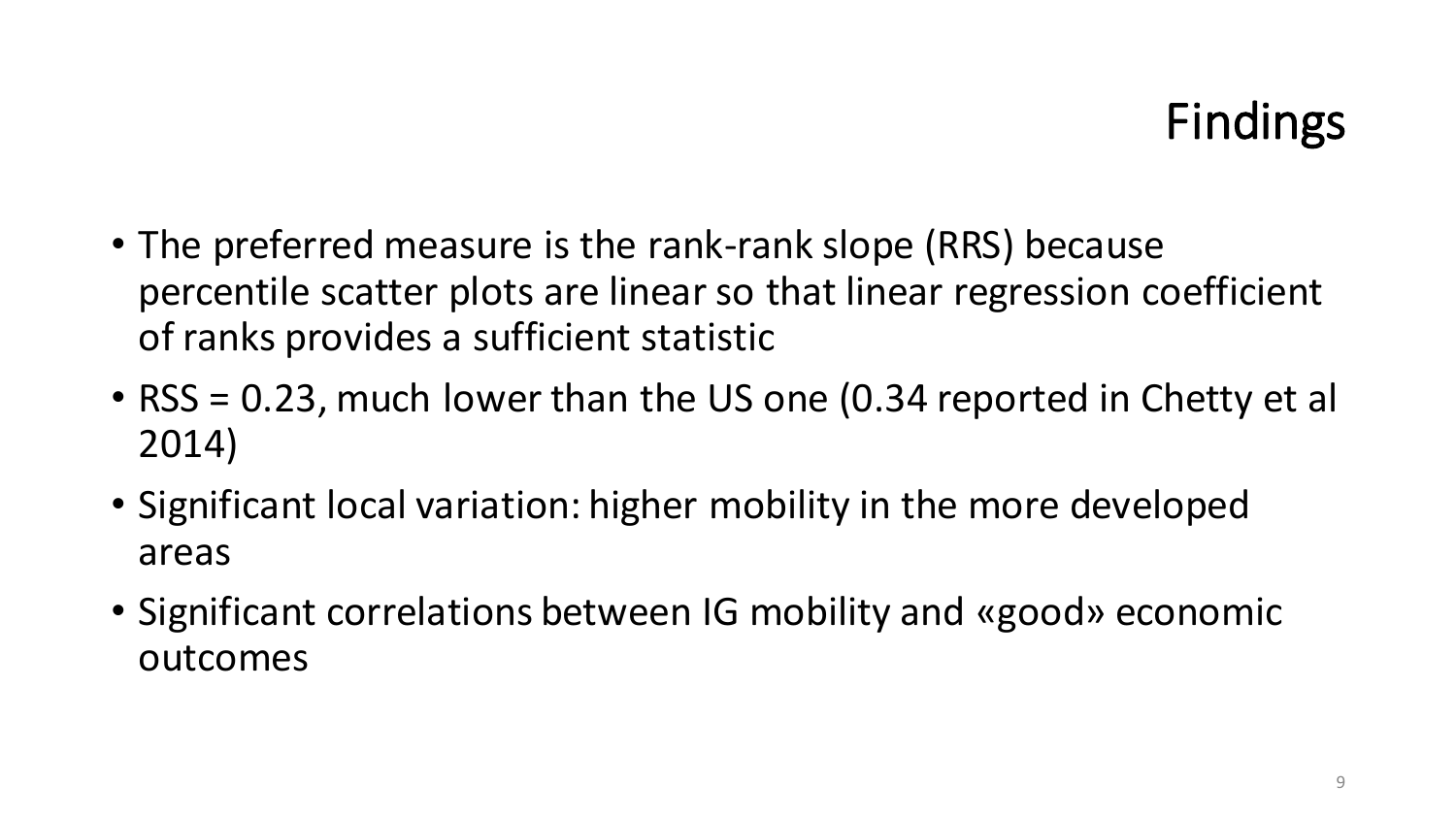## Implications of results

- The difference with previous studies is considerable: from the Status Society to the Land of Opportunity
- Taken together with educational correlations, the evidence suggests that education does not matter much for income
- For example, in the WB report graph (IG(income), IG(education)), Italy should move from the 45\* line to NW region
- NW: Low educational mobility and high income mobility
- Low educated parents are rightly 'chosing' not to invest in children education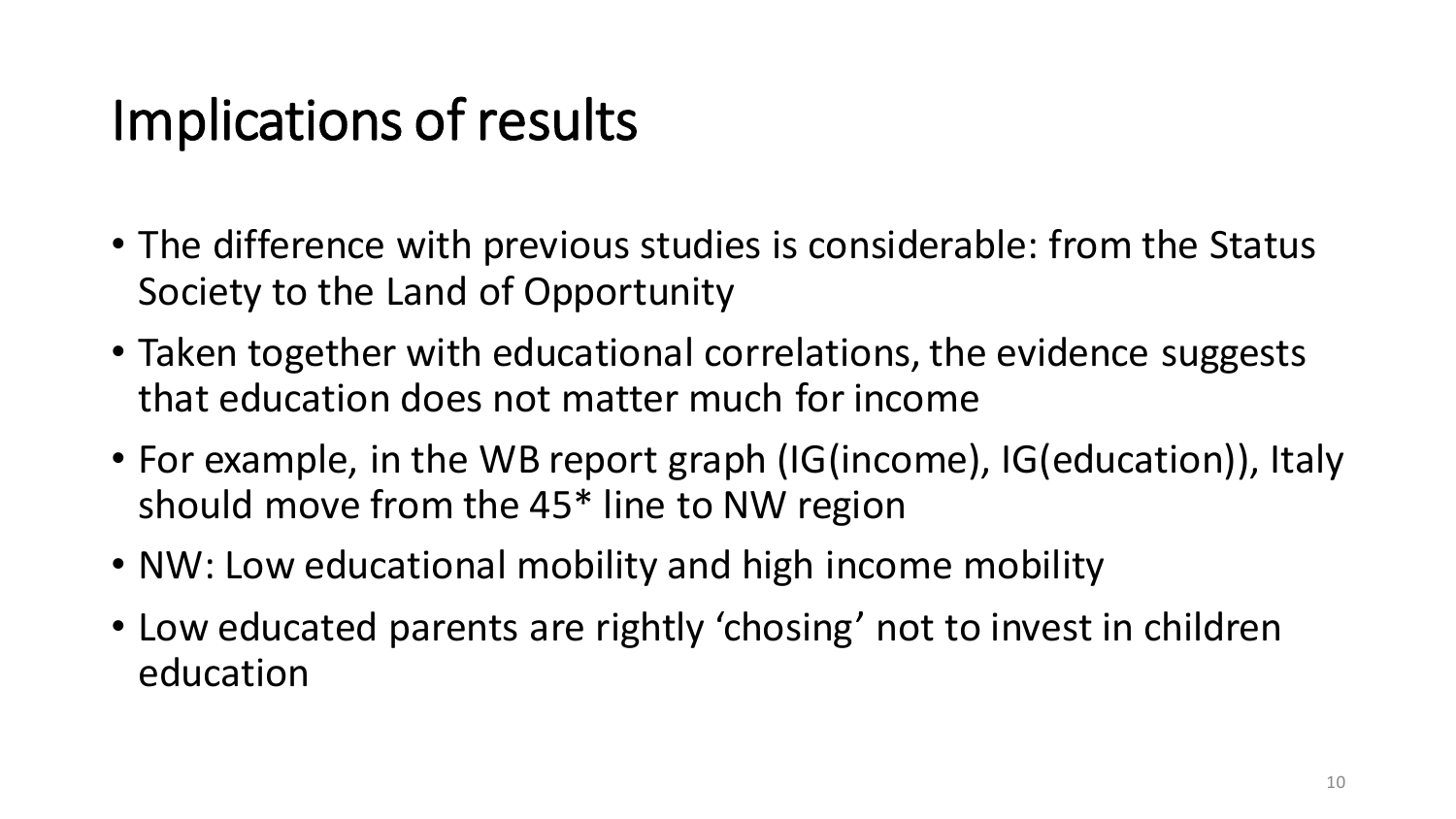# Why different from existing results?

- How can differences from the literature be explained?
- I discuss few possibilities
	- 1. Issues with indirect methods
	- 2. Permanent vs current incomes
	- 3. Life cycle bias
	- 4. Co-residence bias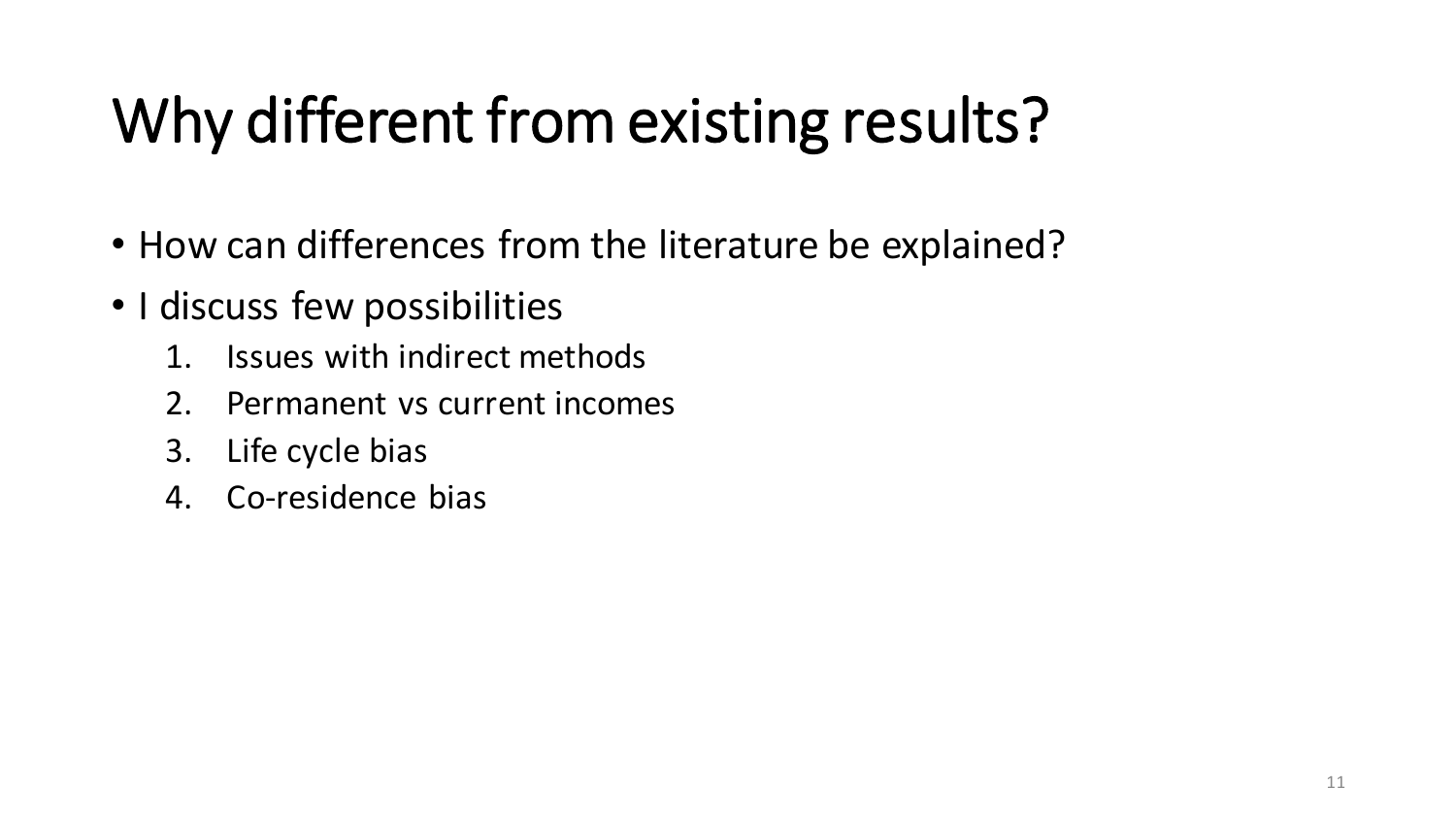# (1) Issues of the indirect method

- Indirect methods proxy fathers' permanent income using the incomes of pseudo-fathers in occupation-education-yob cells
- They may underestimate dispersion in the fathers' generation (because of cell-wise imputations) and inflate the IGE.
- Applying the RRS (which is variance insensitive) to the pseudo-panel derived from SHIW we obtain an estimate of 0.31, still 50% larger than the one from tax records (and aligned with US estimates)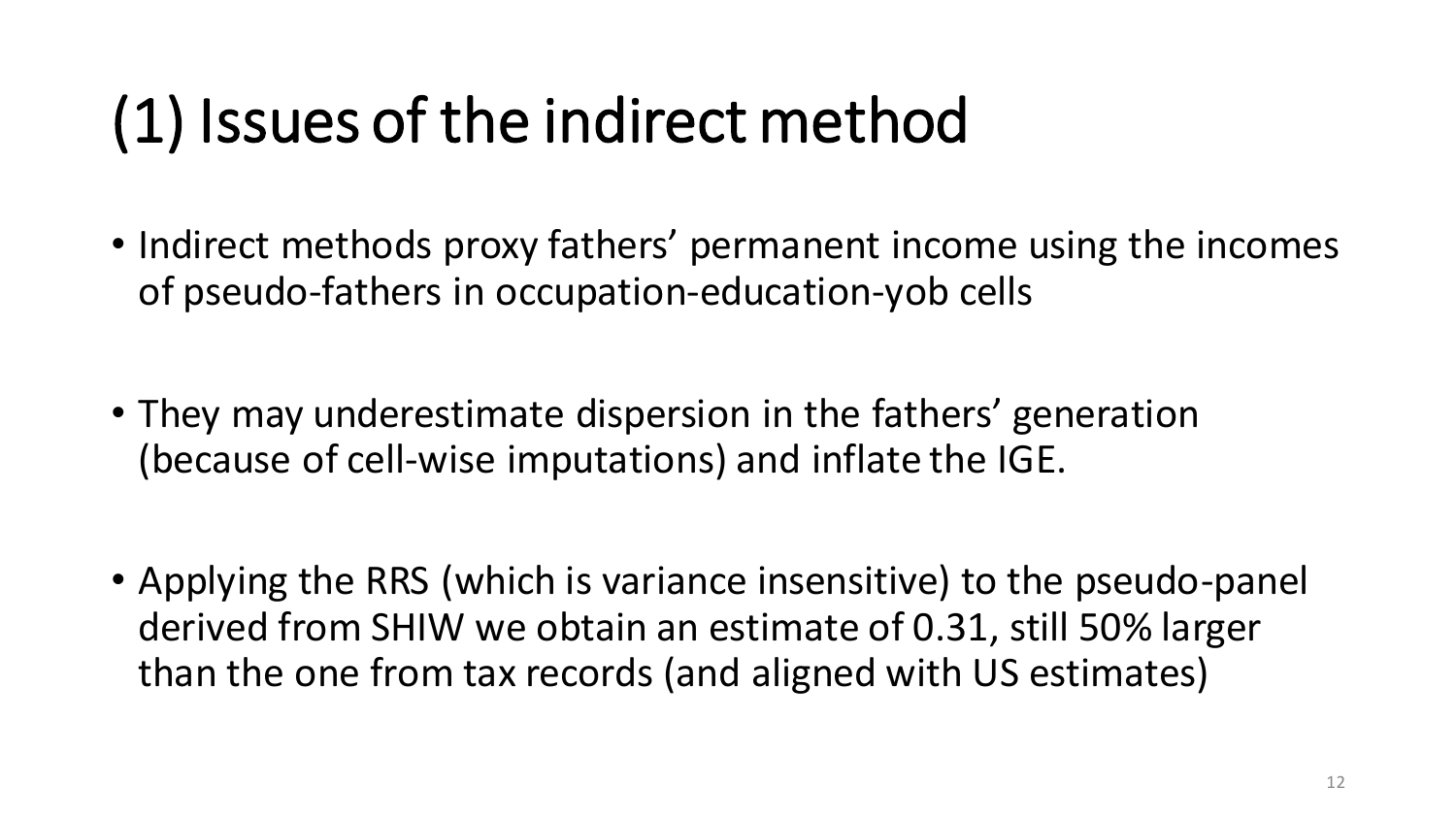# (2) Permanent Income

- Too short income strings (2 years for fathers and son)
- Perhaps not enough to proxy permanent income
- An issue especially for fathers (measurement error on the RHS)
- Solon (1992) showed that increasing the data points on fathers from 2 to 5 was enough to raise the US IGE from 0.2 to 0.5
- Mazumder (2005) reports IGE estimates of 0.6 with 15 years of father's incomes
- Also Chetty et al (2014) have 5 years on fathers (and 2 on sons)
- Mazumder (2016) shows that even with 5 yrs Chetty et al (2014) are underestimating the RRS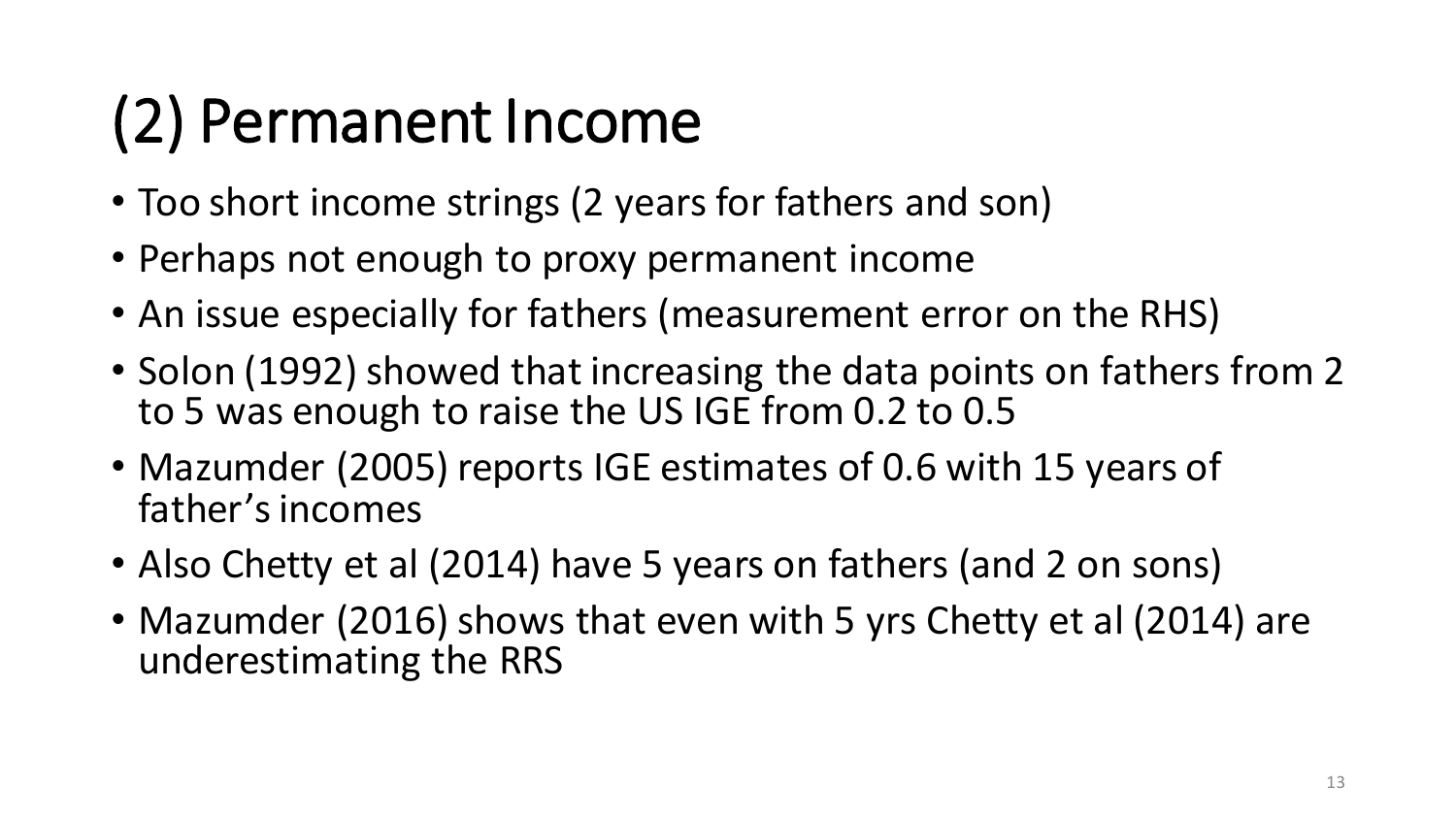# Too short income strings?

- This paper offers a simulation exrecise for comparing estimates obtained from short vs long strings, finding no big difference.
- The simulation assumes
	- 1. permanent incomes time invariant
	- 2. IG correlation equal to the estimated RSS
	- 3. stationarity of the income distribution between generations and time periods(var=1)
- If the simulation is fed with RRS=0.23 and permanent income are fixed, then it is not suprising that we get back an estimate of the RRS of about that size from both short and long strings
- Stationarity assumption does not seem to hold in other admin sources (INPS): SD logs in the sons cohort in 2012 some 35% larger than one in the fathers' cohort in 1998 (1.17 vs 0.86)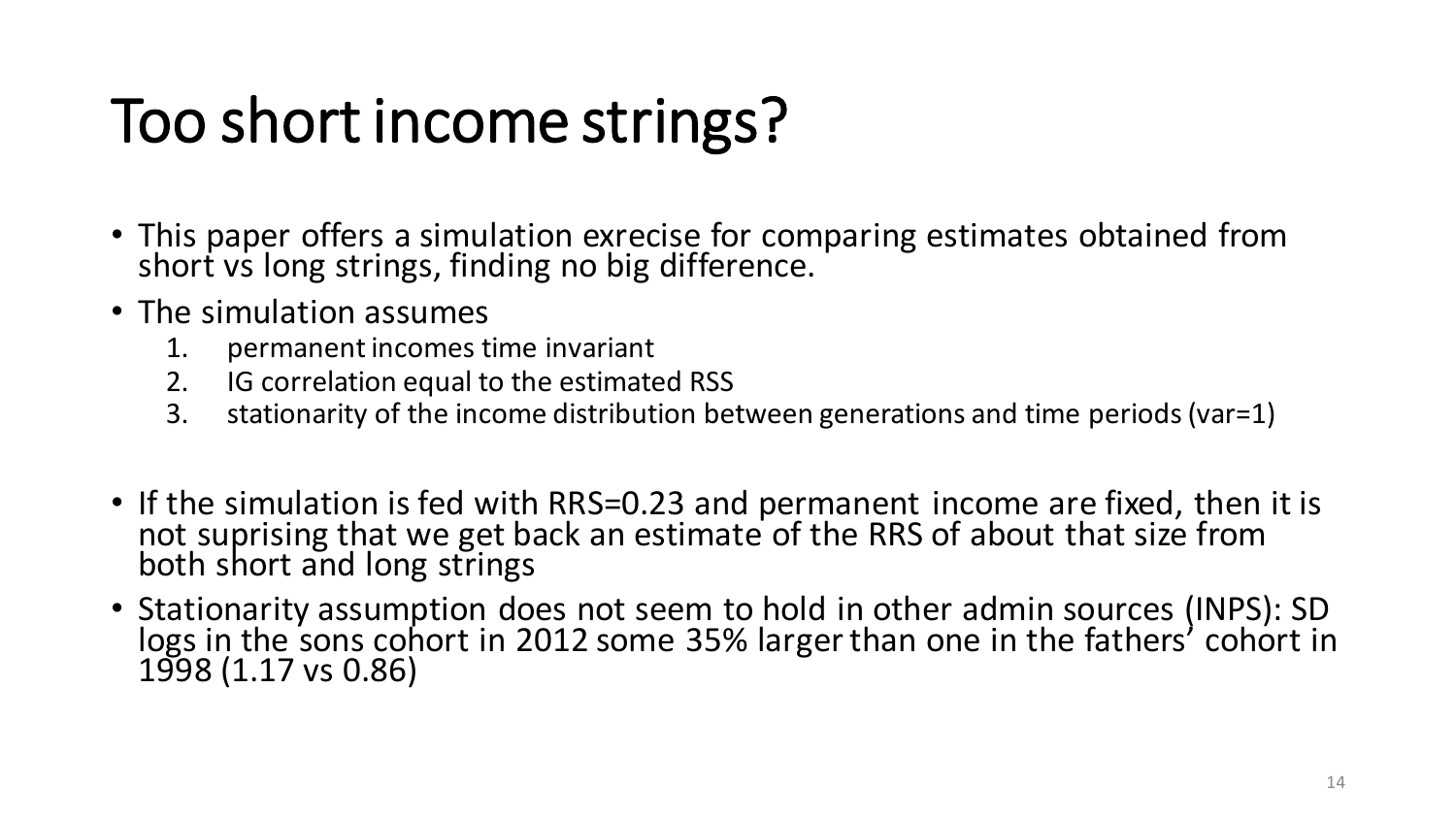# (3) Life-cycle bias

- Incomes too early or too late in life are poor proxies of permanent incomes (Haider and Solon, 2006)
- Life-cycle disalignement between parent and child therefore exacerbate measurement error (Nybom and Stuhler, 2016)
- In the absence of complete histories, the golden standard is considered to be average annual income in the 30-40 range.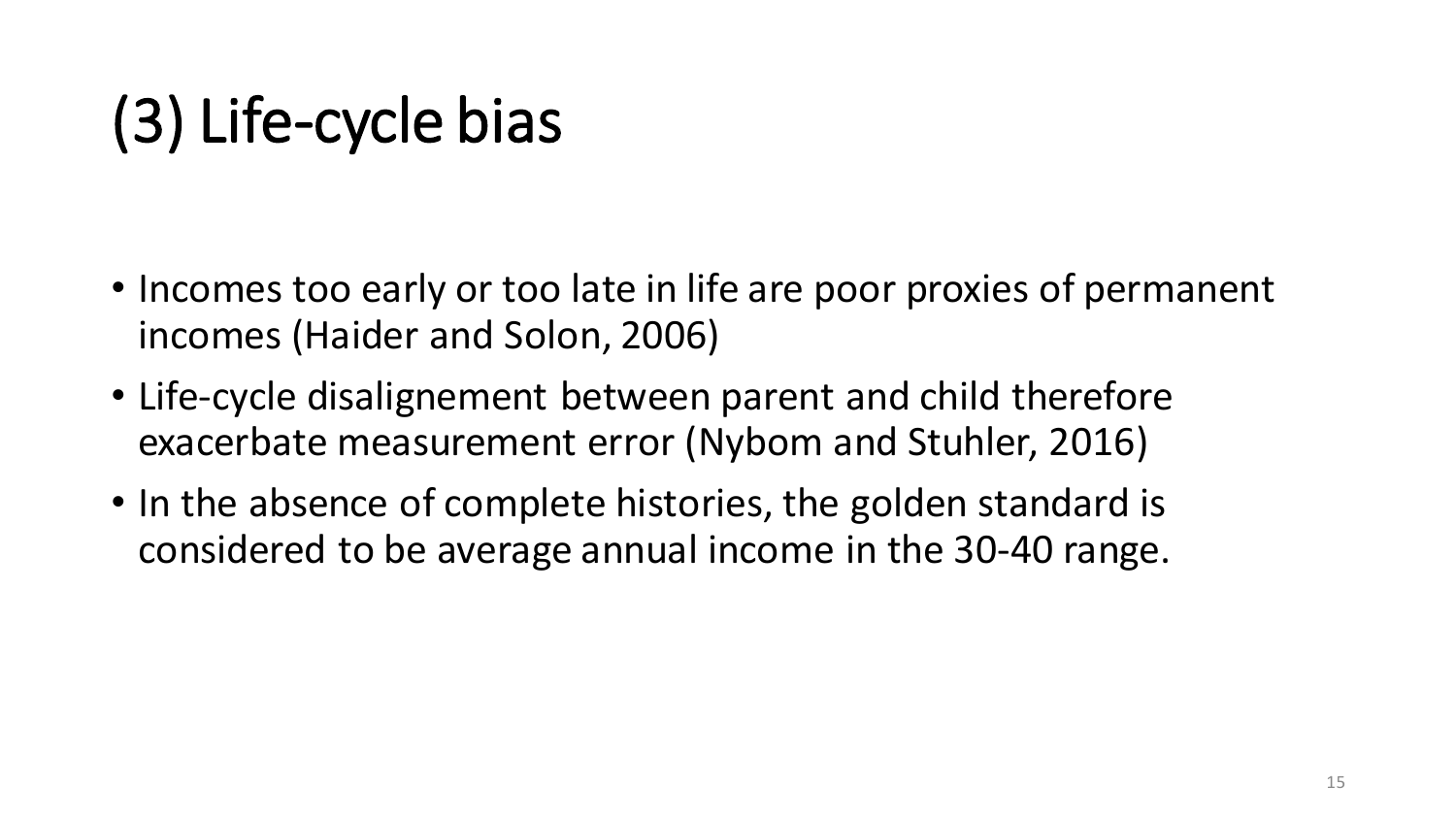



Source Bohlmark and Liudnqvist 2006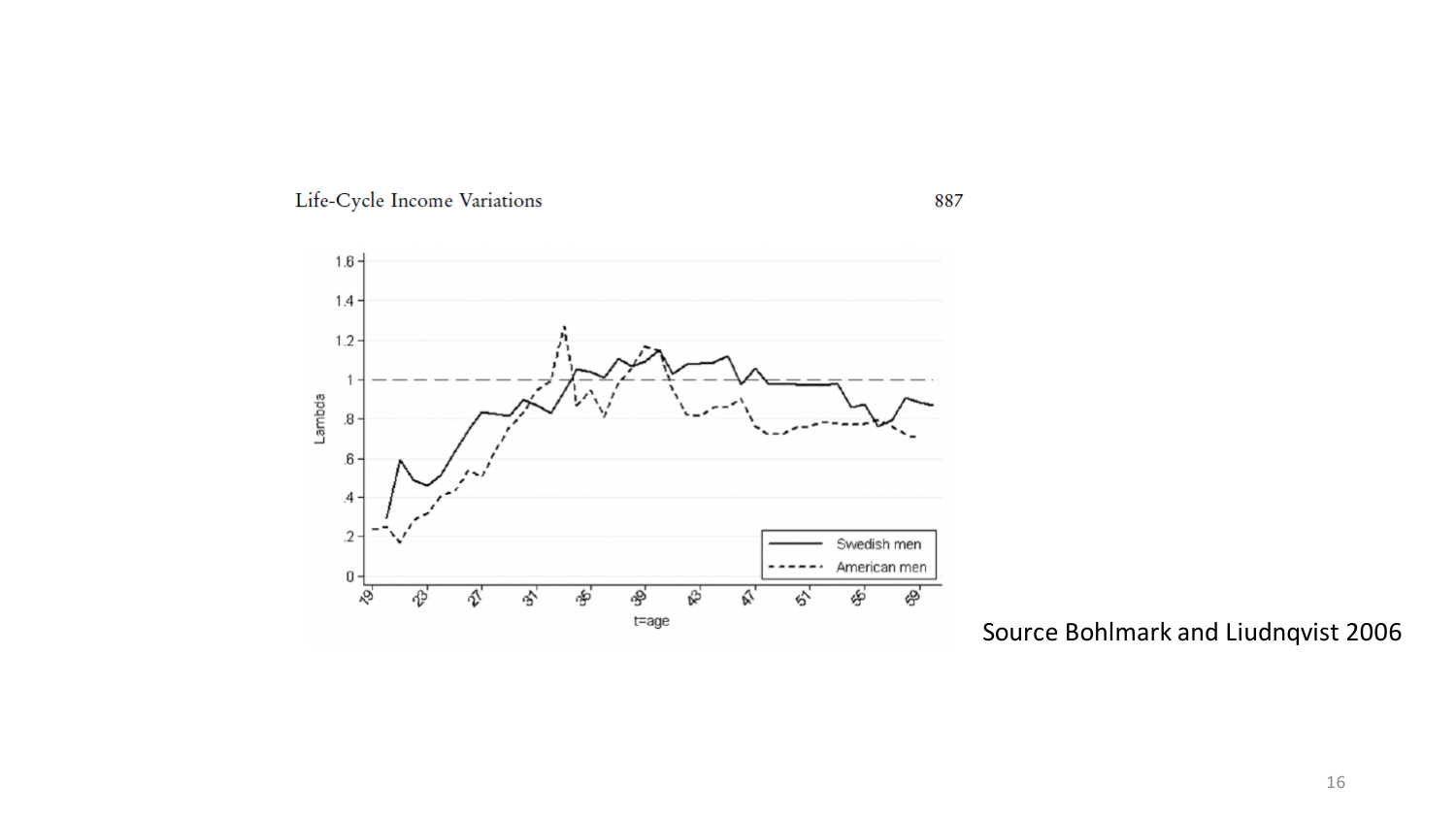### Life-cycle bias

- Parents born 1942-63 and their incomes in 1998-99 (ages 35-55)
- Children born 1972-83 and their incomes in 2011-12 (ages 29-40; 15-27 when matched)
- Indeed this paper shows that in Italy estimates are sensitive even to children in the 30-35 range, and exclude them
- What about fathers? Income volatility increases after 45-50 (increased heterogeneity of labor supply)
- Volatile fathers may downward bias RSS estimates
- But these fathers are likely the ones allowing 35-40 children to contribute to estimation: tension between old enough children and not too old fathers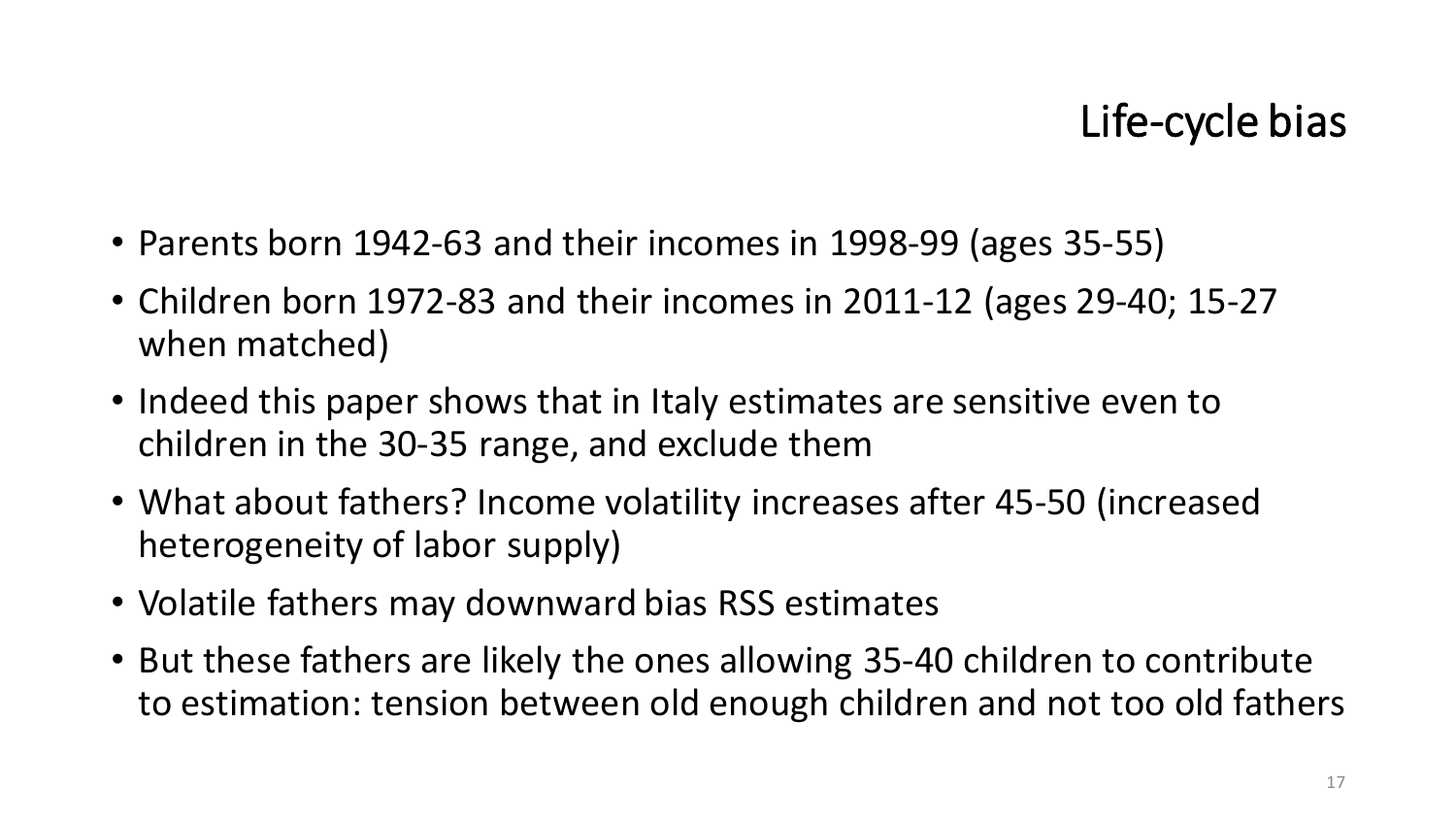Figure 2: The variance of log labor incomes and the variance of annual weeks of work over the life-cycle



Source Aktas 2017, INPS data

Both lines are normalized to 1 at age 25.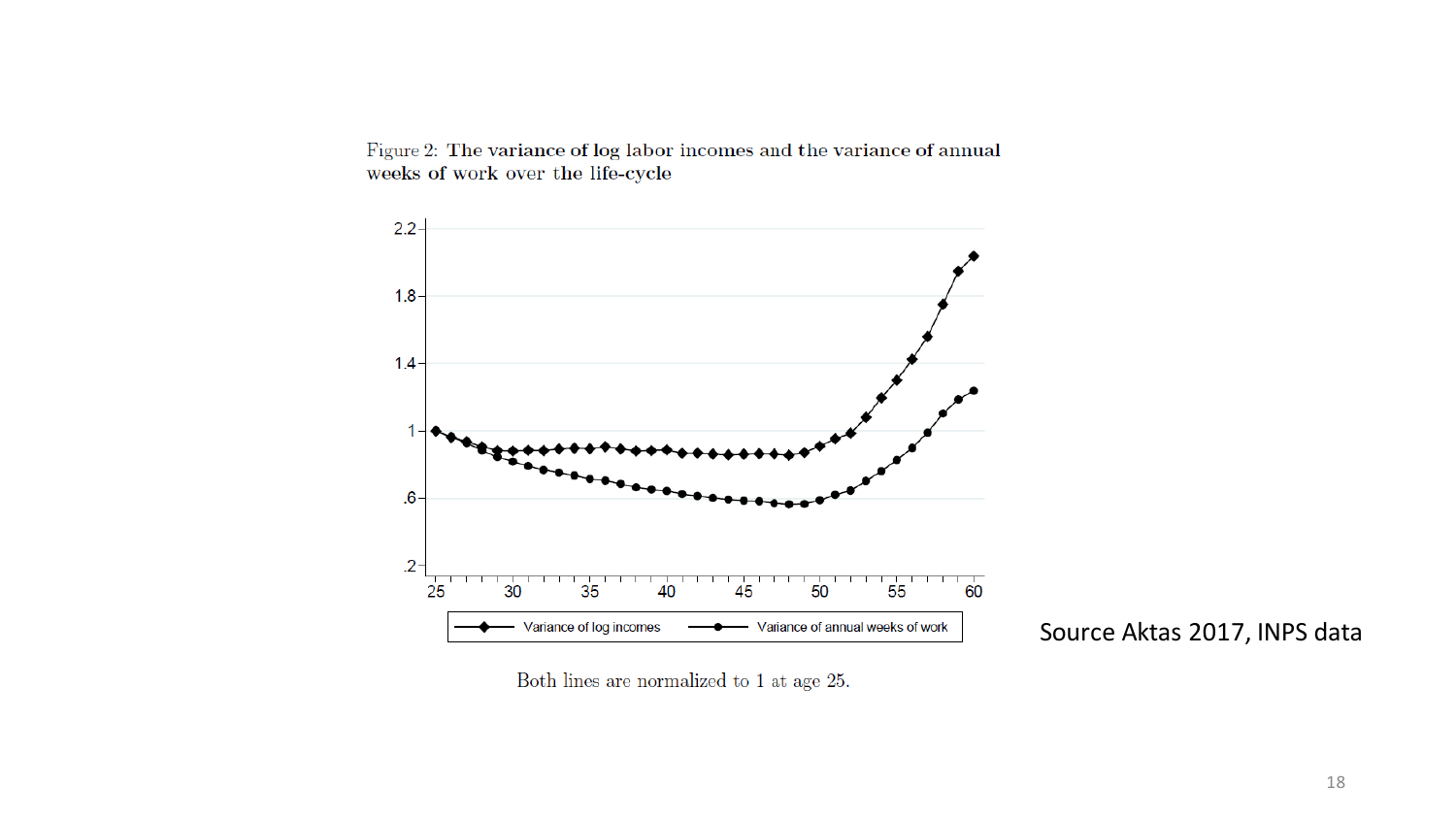$.5\phantom{0}$  $\mathcal{A}_{\mathcal{A}}$  $\cdot$ 3  $\cdot$ .2  $\cdot$ 1  $\mathbf{0}$  $\overline{60}$  $\frac{1}{55}$  $2<sub>5</sub>$  $30$  $50$  $3<sub>5</sub>$ 40 45 Age Permanent variance Instability

Figure 4: Variance-decomposition over the life-cycle  $\,$ 

Source Aktas 2017, INPS data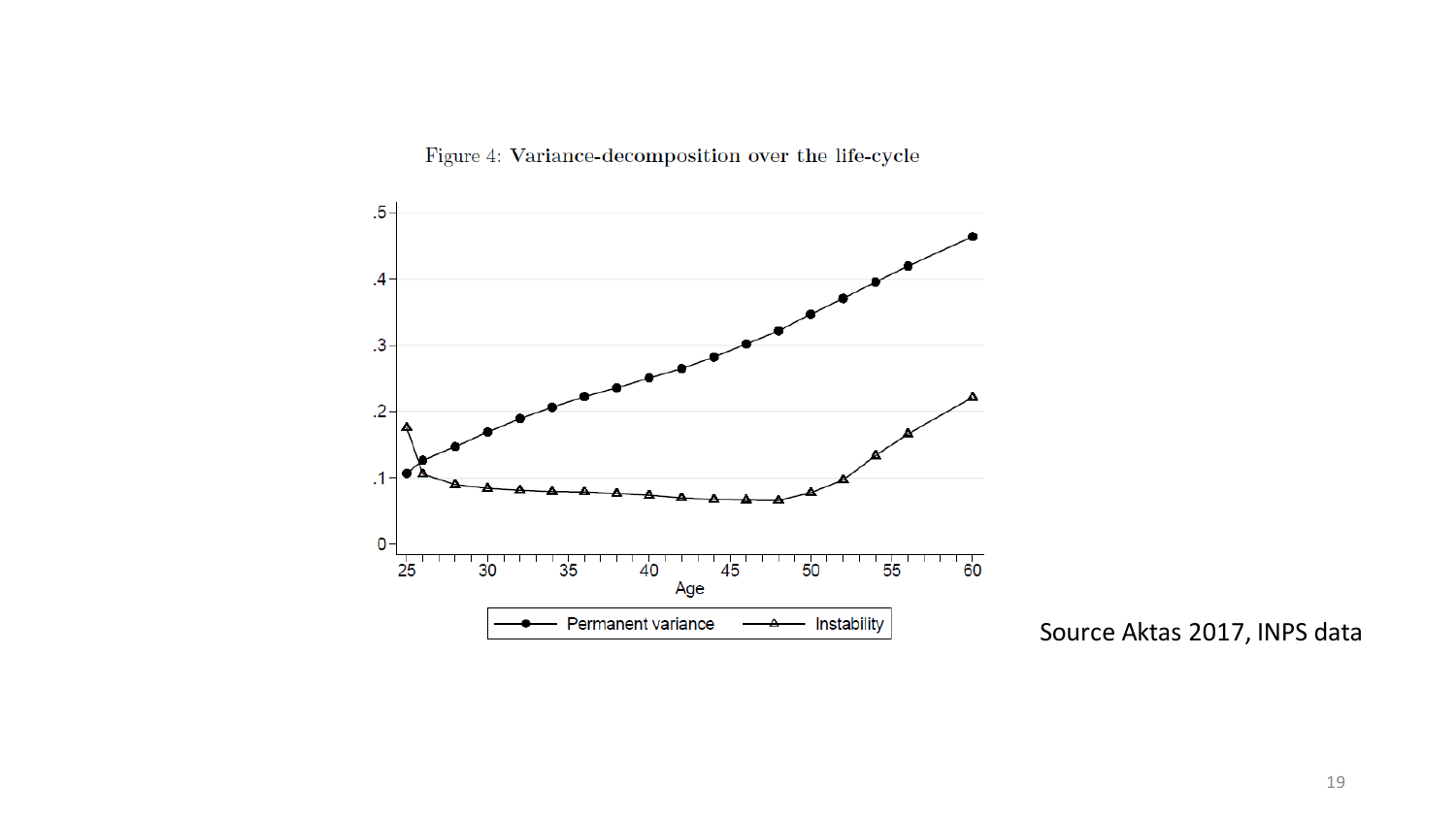# (4) Co-residence bias

- Parent-child couples are sampled conditional on co-residing in 1998, for children aged 21-26 in that year
- Are these children a random sample from the population of children?
- Of course, in Italy there is high co-residence at that age. About 90% in those cohorts according to SHIW data.
- Is this enough to rule out selectvity?
- Perhaps not: SHIW data also show that for those cohorts co-residing significantly depends on being a (college) student
- ..and that co-residence drops to 80% in households with low education parents
- College students from low income households are the engine of upward mobility, which may induce an edogenous sample selection towards finding higher mobility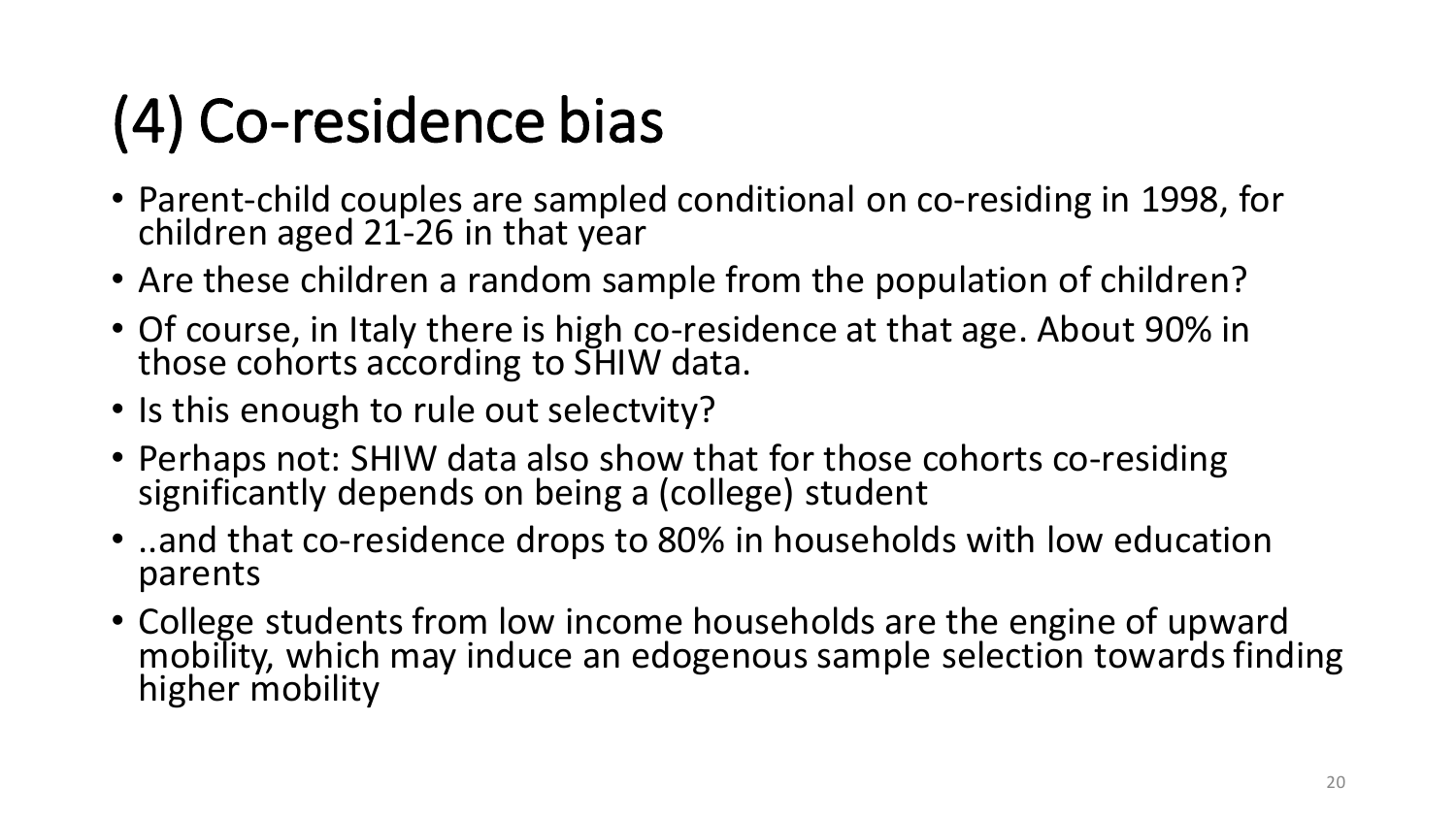## Co-residence bias

- Chetty et al (2014) have exactly the same limitation as yours coming from digitalization of tax declarations only since 1997, but they sample children only from cohort 1982 and onwards, precisely to avoid selectivity into co-residing
- This exposes them to life-cycle bias (these kids are too young in 2012 when they observe their incomes) as Mazumder (2016) suggests
- Ideally one wants to sample children when they are still in compulsory education, and then follow them throughout the income life cycle (or at least up to 40)
- In the Italian case, in 1998 compulsory education ended normally at 13, such as cohorts 1985 and younger should be sampled.
- Cohort 1985 will be 40 in 2025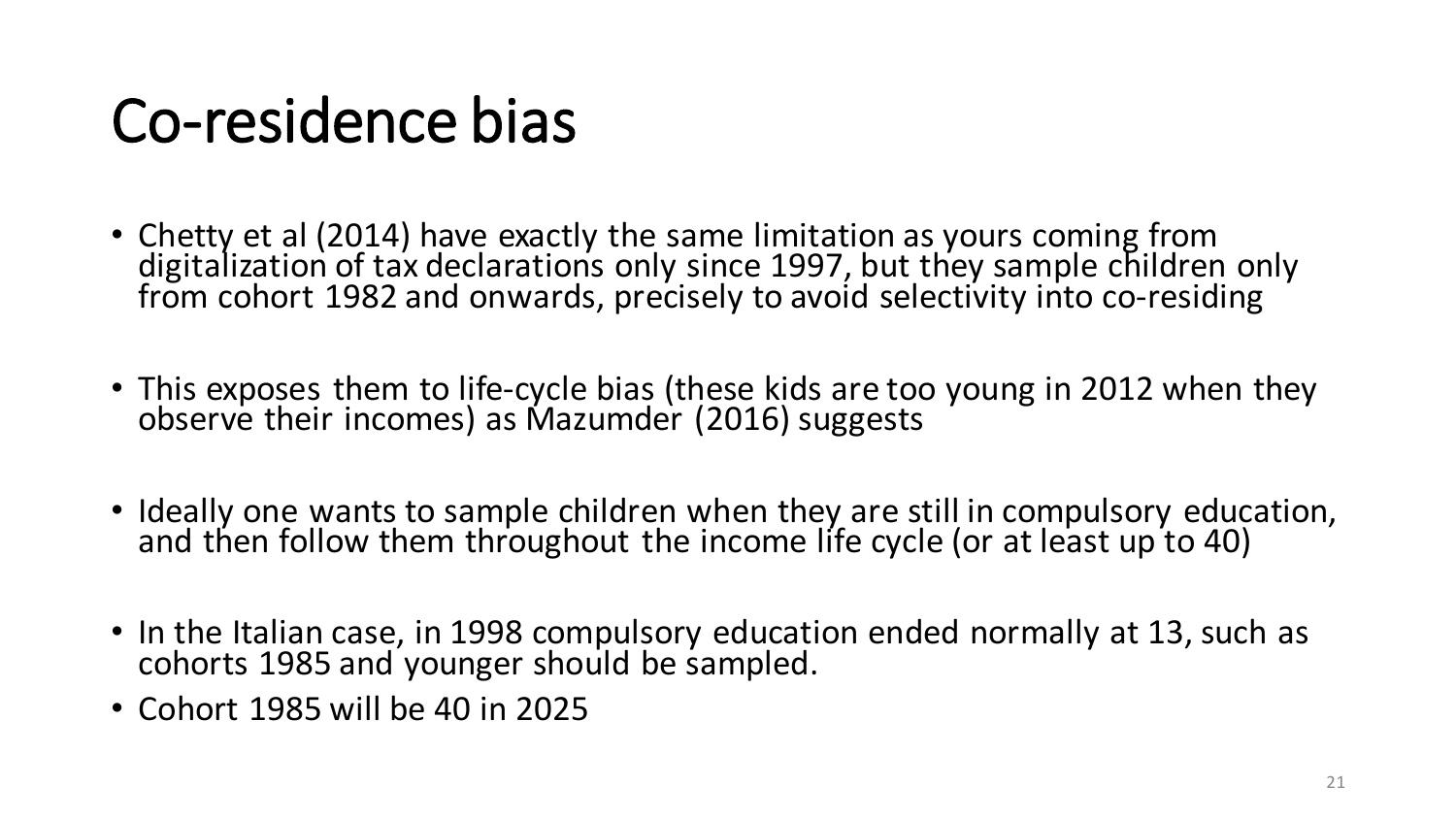# Wrapping up

- A great paper that brings Italian IG income mobility at the centre of the stage
- It opens the discussion on the need of direct estimates of IG associations in Italy
- Policy-sensitive parameters, essential to have robust estimates
- Important to understand why the estimates differ from existing studies
- Does IT move so much?